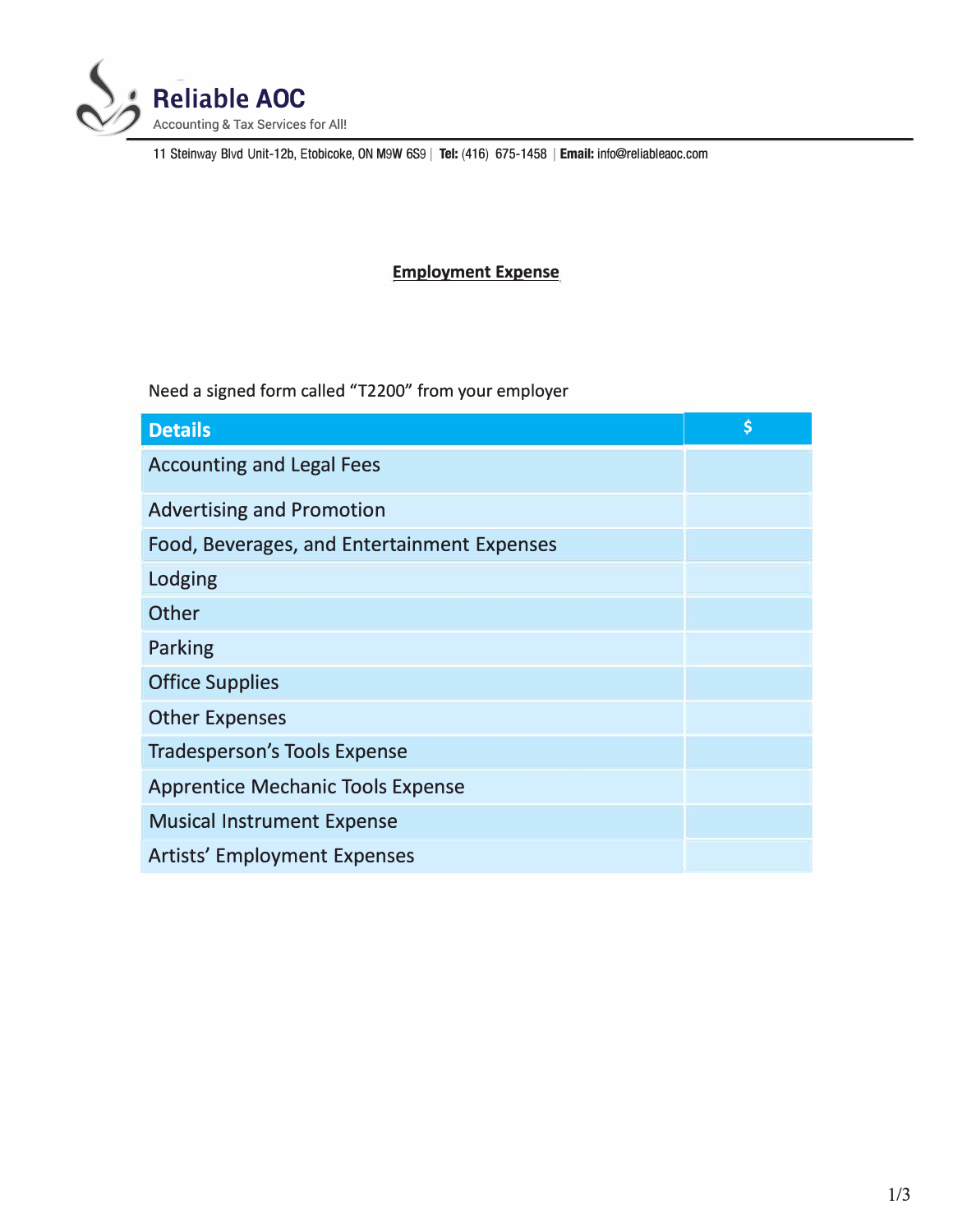

11 Steinway Blvd Unit-12b, Etobicoke, ON M9W 6S<sup>9</sup> I **Tel:** (416) 675-1458 I **Email:** info@reliableaoc.com

## **If you use your Car for Employment, We need the following information:**

Make of your car: \_\_\_\_\_\_\_\_\_\_\_\_

Model:\_\_\_\_\_\_\_\_

Year of Car: expression of Cars and the set of Cars and the set of the set of the set of the set of the set of the set of the set of the set of the set of the set of the set of the set of the set of the set of the set of t

Date you purchased your car: \_\_\_\_\_\_\_\_\_\_\_\_

Purchase price of your car: \$

Date you sold of your car \_\_\_\_\_\_\_\_\_\_\_\_\_\_\_(if you have sold)

Total number of KM you drove during the year:<br>

Number of KM you used for Business: \_\_\_ \_

## **If you have leased your car, We need the following information:**

Start date of lease:

End (termination) date of lease:

| <b>Vehicle Expense</b>               | Ś |
|--------------------------------------|---|
| Fuel                                 |   |
| Interest                             |   |
| Insurance                            |   |
| <b>License and Registration Fees</b> |   |
| <b>Maintenance and Repairs</b>       |   |
| <b>Leasing Costs</b>                 |   |
| <b>Other Expenses</b>                |   |